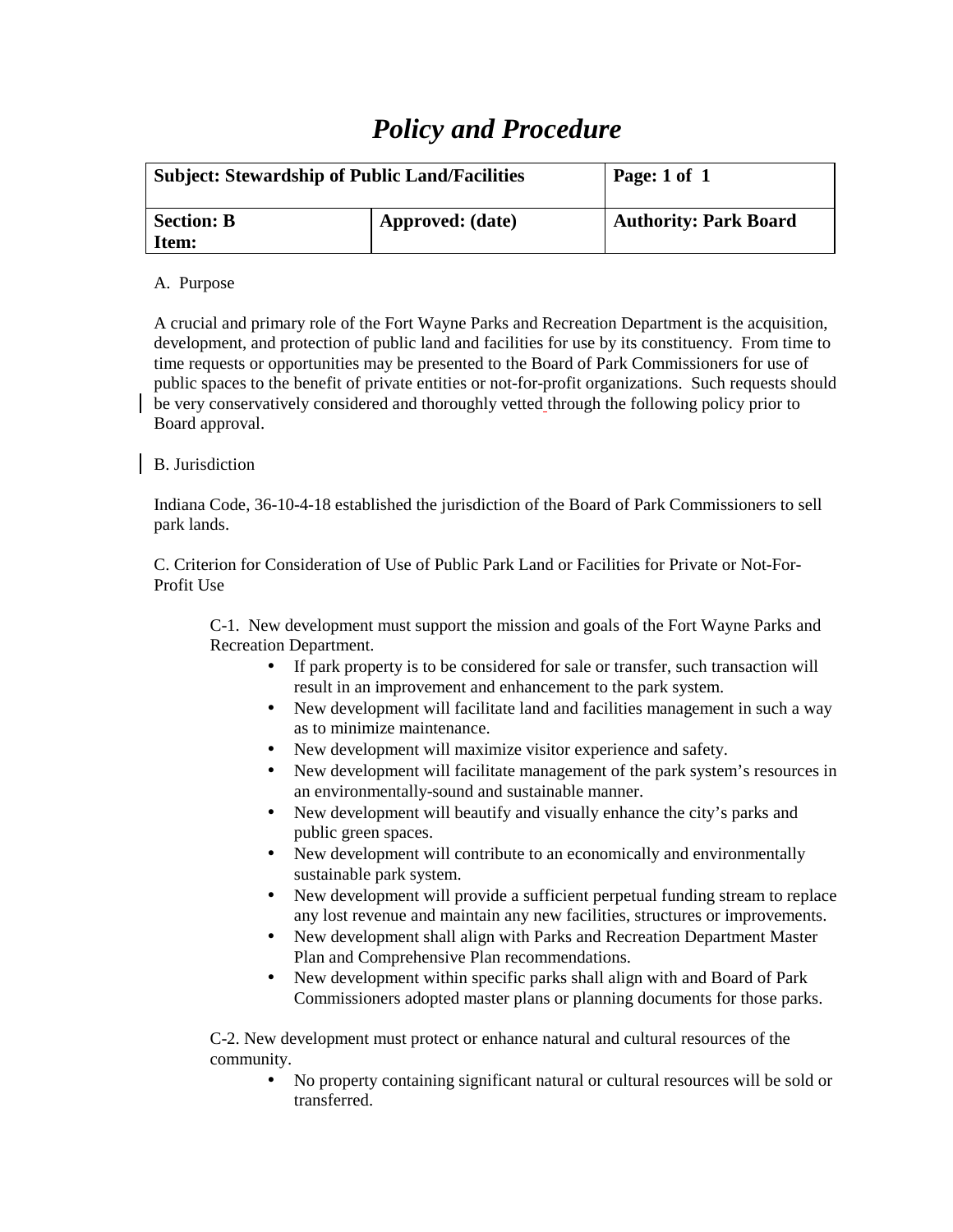- Significant trees are not to be removed or damaged. If an approved project results in the loss of significant trees, they shall be replaced inch for inch with new trees for each tree removed or damaged. A tree inventory shall be taken to identify significant trees, at no expense to the Parks and Recreation Department, prior to evaluation.
- Significant vegetation such as endangered plants and wildflowers shall not be removed or damaged. If an approved project impacts significant vegetation, that vegetation shall be appropriately removed and replanted.
- No historic structures or significant cultural resources will be destroyed.
- New development shall not negatively impact existing natural drainage patterns, views into and from park properties, ingress or egress circulation, or circulation within park properties.

 C-3. New development must comply with all applicable laws, policies, deed restrictions, or other statutory obligations.

 C-4. If public land is to be removed from Park use, the new development must benefit the greater good of the Fort Wayne Community and assign the public resource to an accepted higher and better use than the current use.

C-5. The project must provide for mitigation or replacement of usefulness of any loss of the public resource.

 C- 6. The duration of the project/request and the impact upon future generations of Fort Wayne residents must be fully defined and carefully considered.

D. Procedure for Making a Request

.

D-1. The request must be submitted in writing to the Director of the Parks and Recreation Department. Successful proposals will address each of the above criterion.

D-2. The Director will assign the project to an advisory group for evaluation, further research and recommendation.

The advisory group is appointed by the Director and consists of the following:

- o The Director
- o Each of the Department Deputy Directors
- o The Department Landscape Architect
- o The Department Attorney
- o The Park Board Member Currently Assigned to Project Review
- o The City Director of Community and Economic Development

D-3. The committee will forward its recommendation to the Director who will in-turn forward the request to the Board of Park Commissioners.

D-4. If the project appears to be of merit for consideration, the Park Board will convene a Public hearing on the matter at a regularly scheduled meeting within 90 days.

D-5. After the public hearing the Board of Park Commissioners may: